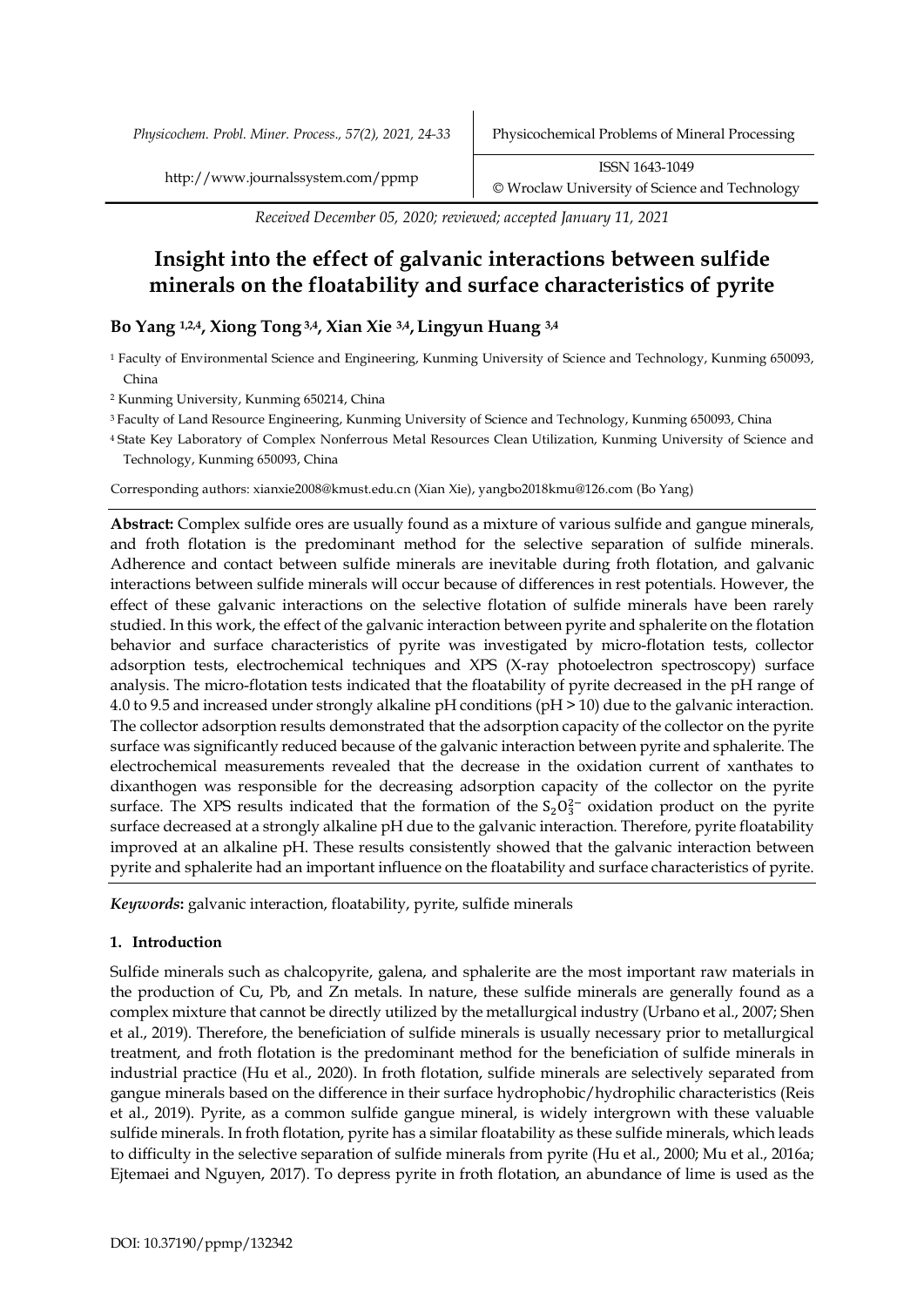depressant. Pyrite is strongly hydrophilic under strongly alkaline pH conditions due to the formation of ferric hydroxides and sulfur-oxygen species on its surface (Chandra et al., 2012; Huang et al., 2013; Mu et al., 2016b; Zanin et al., 2019).

However, the selective flotation of sulfide minerals is extremely difficult when ores have a high pyrite content. For example, the Yiliang Pb–Zn ore in Yunnan Province of Southwest China is regarded as the richest Pb–Zn ore in China. The grades of Pb, Zn, and S in this ore is 7.8%, 18.4%, and 34.8%, respectively, and the pyrite content in this ore reaches approximately 51.3%. After flotation beneficiation, the recovery of Zn and Pb in concentrates reaches only 88.3% and 85.7% respectively, although large quantities of collector and depressant are used. In addition, the grades of Pb and Zn in these concentrates are significantly diluted due to the misreporting of pyrite in the concentrates (Yang et al., 2018a). There are two reasons for this problem. One is the competitive adsorption of pyrite for the collector, which can decrease the concentration of xanthates available for galena and sphalerite. This decrease in the xanthate concentration will reduce the floatability of sulfide minerals (Somasundaran and Wang, 2006). The other reason is that the mass production of ferric or ferrous ions in pulp is caused by the surface oxidation of pyrite under alkaline conditions. As a result, the floatability of sulfide minerals decreases due to the adsorption of ferric or ferrous hydroxides on the surface (Owusu et al., 2014; Owusu et al., 2015).

In addition to the above two reasons, some studies have suggested that galvanic interactions between sulfide minerals may be another important factor affecting the selective flotation of sulfide minerals when complex ores have a high pyrite content (Chopard et al., 2017; Aikawa et al., 2020). According to the difference in the rest potential, the common sulfide minerals can be classified in the following increasing order,  $ZnS < PbS < CuFeS<sub>2</sub>$ , and galvanic interactions will occur when two minerals with different rest potentials come in contact (Liu et al., 2008; Santos et al., 2016). In galvanic interactions, the mineral with a lower rest potential will act as the anode, and surface oxidation will be promoted. The mineral with a higher rest potential will act as the cathode, and surface oxidation will be inhibited (Yang et al., 2018a; Yang et al., 2018b; Lu et al., 2019). The galvanic interaction between sulfide minerals can influence the surface characteristics and flotation behavior of minerals to a certain extent, as illustrated by Fig. 1.



Fig. 1. Schematic diagram showing the galvanic interactions between sulfide minerals: (a) sulfide mineral alone and (b) galvanic interactions

However, many studies on the galvanic interactions between sulfide minerals mainly focus on their effect on the surface characteristics and flotation behavior of valuable minerals (e.g., chalcopyrite, galena, and sphalerite), and less attention is given to the alteration of pyrite after the galvanic interaction. In addition, studying the galvanic interactions between pyrite and other sulfide minerals is meaningful to further understand the difficulty in the selective depression of pyrite during froth flotation. Therefore, the galvanic interaction between pyrite and sphalerite and its effects on the surface characteristics and flotation behavior of pyrite were investigated in this work.

## **2. Materials and methods**

## **2.1. Materials**

The highly mineralized pyrite and sphalerite samples used in this study were obtained from Yiliang Chihong Mining Co., LTD, Yunnan Province, China. After the manual removal of gangue minerals, such as quartz and calcite, the samples were ground in a porcelain ball mill and screened to obtain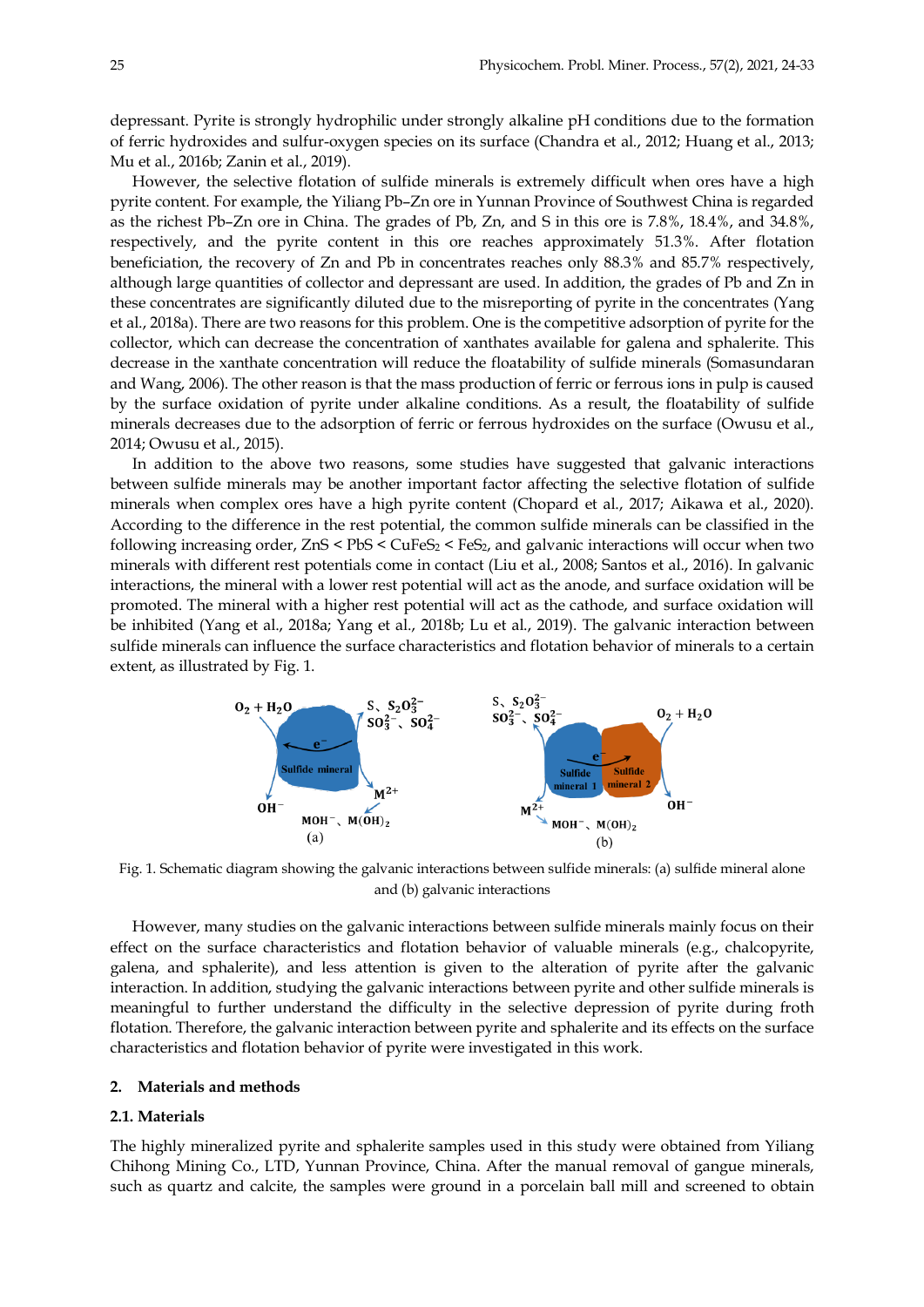minerals with the desired particle size. Then, the samples were stored in polyethylene bags with a  $N_2$ atmosphere to prevent surface oxidation. The chemical compositions of the pyrite and sphalerite samples are listed in Table 1. X-ray diffraction (XRD) results indicated that the samples used in this study were of high purity.

| Elements   | Zn    | Fe    |       | Ph   | SiO <sub>2</sub> |
|------------|-------|-------|-------|------|------------------|
| Pyrite     | 0.01  | 52.64 | 46.24 | 0.17 | 0.22             |
| Sphalerite | 64.37 | 0.94  | 33.71 | 0.15 | O 81             |

Table 1. Chemical compositions of the sphalerite and pyrite samples

Potassium butyl xanthate (KBX, industrial purity) was used as the collector and further purified by the method described by Song (Song et al., 2000). Methyl isobutylcarbinol (MIBC) was used as the frother. HCl and NaOH (analytical purity) from Tianjin No. 3 Chemical Reagent Factory were used as pH adjustors at concentrations of 0.01 mol/L, and ultrapure water with a resistivity of 18.25 MΩ/cm<sup>-1</sup> was used in all of tests.

#### **2.2. Methods**

## **2.2.1. Micro-flotation**

Micro-flotation tests were carried out in an XFG flotation machine (Wuhan Exploring Machinery Plant, Hubei, China) with a volume of 40 ml and an impeller speed of 1800 rpm. A 4 g mineral sample with a particle size of -0.074 mm to +0.048 mm was used for each flotation. In the mixed mineral system, a total of 4.0 g mineral mixtures with different proportions of pyrite and sphalerite were used. The sample was first mixed with 40 ml of deionized water, and the pH was adjusted using the 0.01 mol/L HCl and NaOH solutions. After that, the KBX collector and MIBC frother were added and conditioned for 3 min and 1 min, respectively. Finally, the suspension was allowed to float for 3 min. The floating and nonfloating particles were collected, dried and assayed for the recovery calculation. All tests were repeated three times under the same conditions, and the recovery reported in this work is the average.

## **2.2.2. Collector adsorption tests**

The adsorption of the KBX collector on the mineral surface was measured using a UV/Vis spectrophotometer (UV-1800, Shanghai Qinghua Instruments Co., Ltd., Shanghai, China). First, a mineral sample was added to a 100 ml reaction vessel with 40 ml of deionized water, and the pH was adjusted by the HCl and NaOH solutions. Then, the KBX collector was added and conditioned for 3 min. At the end of conditioning, the suspension was quickly transferred to a high-speed centrifuge and separated at 3500 rpm for 3 min. After separation, the supernatant was subjected to the analysis of KBX concentration using a UV/Vis spectrophotometer. At the maximum adsorption peak of 301 nm, the concentration of KBX had a linear relationship with the absorbance of KBX (as shown in Fig. 2), and the concentration of KBX could be calculated from this standard curve.



Fig. 2. Absorbance of KBX as a function of the KBX concentration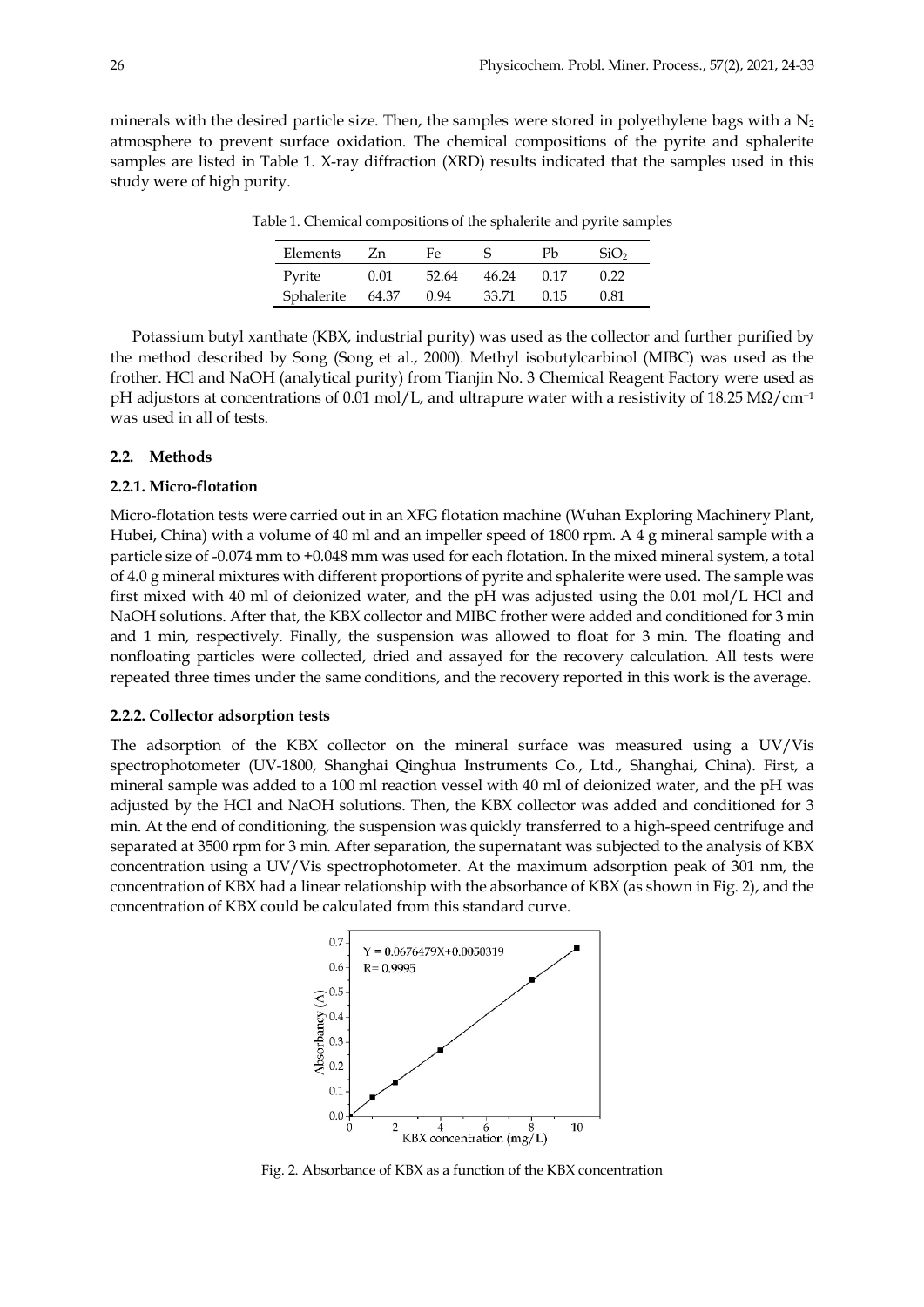## **2.2.3. Voltammetry measurement**

Cyclic voltammetry was measured by using an electrochemical workstation (Zahner IM 6, Germany). A traditional three-electrode system consisting of a working electrode, counter electrode (platinum electrode with an area of 1.0 cm<sup>2</sup>), and reference electrode (Ag/AgCl electrode, 3.0 mol/L KCl) was used. The pyrite electrode was cut from a highly mineralized specimen with a working area of 1.0 cm<sup>2</sup> as described by Qin (Qin et al., 2015b). Due to the low conductivity of sphalerite, a sphalerite CPE (carbon paste electrode) was used in this study. The electrode was prepared by carefully mixing the - 0.038 mm sphalerite particles with graphite powder in an agate mortar, and weight proportions of 80% sphalerite and 20% graphite powder were used. After homogenization, a small amount of liquid paraffin was added and quickly homogenized by using a glass rod. Then, the pastes were quickly compressed by a preforming machine to form a flake with a radius of 0.5 cm. After storage in a  $N_2$ atmosphere for 24 hours, the flake was encapsulated in a glass tube with epoxy resin and connected with copper wire.

To investigate the effect of galvanic interactions on the electrochemical behavior of pyrite, pyrite was electrochemically connected with the sphalerite CPE by using conductive silver adhesives, and only two sides were in contact with the solution (Qin et al., 2015a). The area ratio of the pyrite and sphalerite electrodes exposed to solution was 5:1, and the coupled electrode is illustrated in Fig. 3.



Fig. 3. Schematic diagram showing the coupled sphalerite and pyrite electrode

Cyclic voltammetry tests were carried out at a sweep rate of 10 mV/s, and the solution used in the electrochemical measurements was a buffer solution. After each measurement, a fresh surface was created by polishing the working areas with abrasive paper.

## **2.2.4. XPS surface analysis**

An X-ray photoelectron spectrometer (PHI500, ULVAC-PHI, Kanagawa, Japan) was employed to identify the elements and chemical valence state of the mineral surface. For the mixed mineral system, the sample was prepared by using the following procedure. The  $0.5 \times 0.5 \times 0.2$  cm<sup>3</sup> pyrite block was wet-polished using abrasive paper to produce a fresh surface. Then, the pyrite was washed with deionized water and immersed quickly in the specified solution in the absence or presence of -0.038 mm sphalerite particles in solution. The surface subjected to XPS analysis was exposed to the solution, and the solution was stirred using a rotary shaker. After stirring, the pyrite block was taken and washed with deionized water at the same pH and dried in a vacuum environment. After that, the XPS measurement was conducted.

## **3. Results and discussion**

## **3.1. Effect of galvanic interactions on the floatability of pyrite**

Flotation tests were carried out to investigate the effect of galvanic interactions between pyrite and sphalerite on the flotation behavior of pyrite when using KBX as the collector. The recovery of pyrite alone and mixed with different proportions of sphalerite as a function of pH are shown Fig. 4.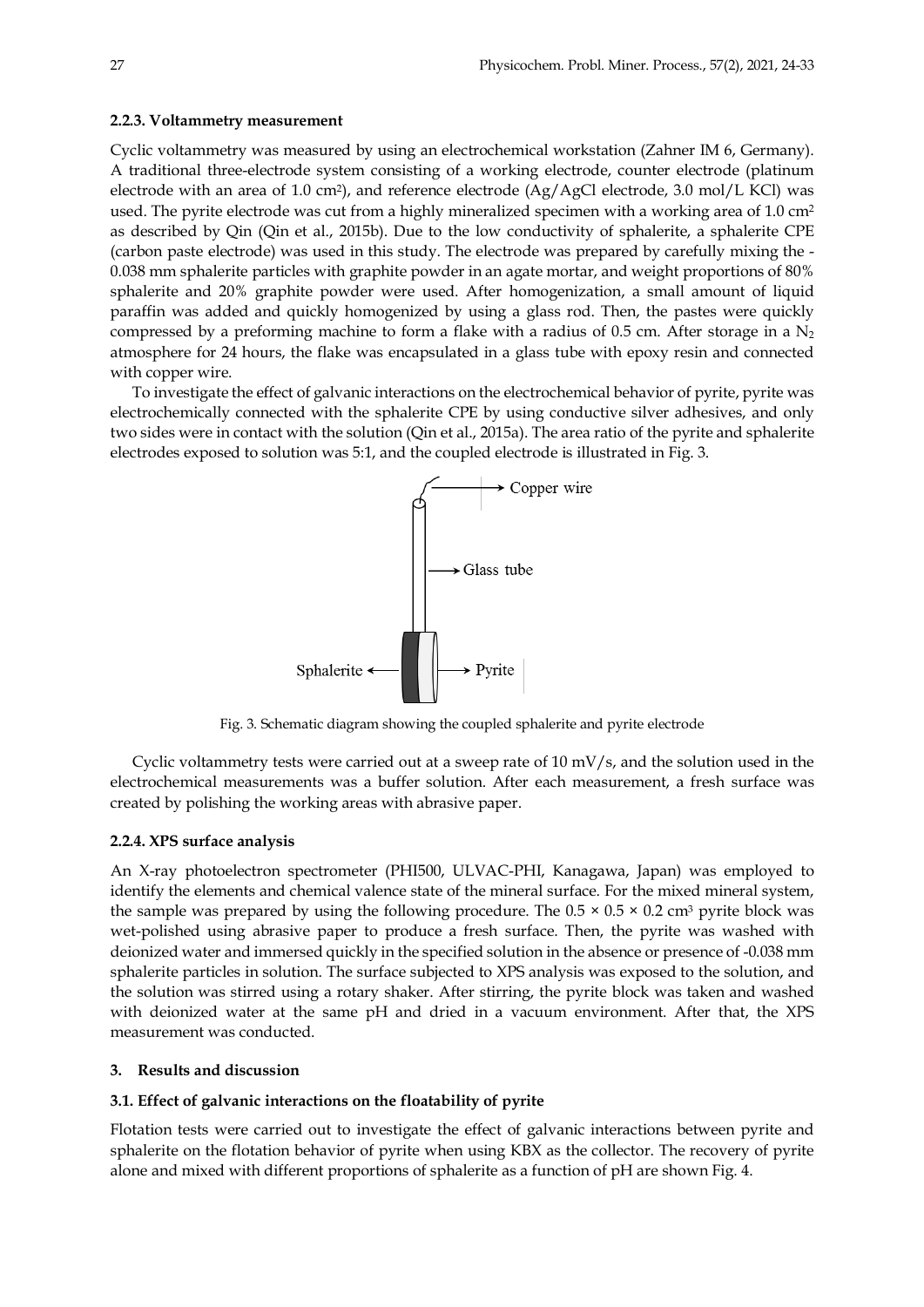

Fig. 4. Flotation behavior of pyrite as a function of pH in the presence and absence of sphalerite (10 mg/L KBX)

It is evident from Fig. 4 that pyrite in the absence of sphalerite exhibited excellent floatability under acidic and weakly alkaline pH conditions (pH < 9.5) and poor floatability under strongly alkaline pH conditions (pH > 10.0), and the recovery decreased with increasing pH. However, compared with pyrite alone, the recovery of pyrite was slightly decreased in acidic and weakly alkaline pH ranges and increased significantly in the strongly alkaline pH range when sphalerite was present in the pulp. In addition, the higher the proportion of sphalerite in the pulp, the higher the flotation recovery for pyrite in the strongly alkaline pH range. It seemed that sphalerite in the pulp depressed the floatability of pyrite under acidic and weakly alkaline pH conditions and increased the floatability of pyrite under strongly alkaline pH conditions.

In the mixed systems of pyrite and sphalerite, there was no competitive adsorption between pyrite and sphalerite for the KBX collector due to the adsorption of KBX on the unactivated sphalerite surface being negligible. The change in the floatability of pyrite could be attributed to the decreasing adsorption of KBX or the increasing surface oxidation of the pyrite surface, which improved the surface hydrophilicity of pyrite. However, many studies have suggested that the surface oxidation of pyrite will be alleviated after galvanic interactions because pyrite usually has the highest rest potential among these common sulfide minerals (Mu et al. 2016b; Moslemi and Gharabaghi 2017; Yang et al. 2018b). Therefore, the decreasing floatability of pyrite was mainly attributed to the decreasing adsorption of KBX on the pyrite surface. Mu and Urbano suggested that the galvanic interaction between sulfide minerals could influence the electrochemical reactivity of mineral surfaces and further influence the floatability of minerals (Urbano et al. 2007; Mu et al. 2018).

## **3.2 Effects of galvanic interactions on the adsorption of KBX on the pyrite surface**

The adsorption of KBX on pyrite surfaces in the absence and presence of sphalerite was conducted to investigate the influence of galvanic interactions on xanthate adsorption, and the results are shown in Fig. 5. In Fig. 5, the y-axis represents the concentration differences of KBX before adsorption  $(C_0)$  and after concentration  $(C_t)$ . The higher the values of  $C_0$ -C<sub>t</sub> are, the more KBX adsorbed on the mineral surface.

Fig. 5 shows that the concentration difference  $(C_0-C_t)$  of KBX increased with increasing KBX concentration under  $pH = 7.3$  and  $pH = 9.0$  conditions for pyrite alone. The concentration difference was almost unchanged when the KBX concentration was more than  $10 \text{ mg/L}$ , which indicated that the adsorption of xanthate became saturated at this dosage of KBX. Under the strongly alkaline condition of pH = 12, the adsorption of KBX on the pyrite surface was significantly decreased due to the serious surface oxidation and competitive adsorption of OH- . In regard to sphalerite alone, the concentration difference of KBX was almost unchanged at all the studied pH conditions because of the poor response of the unactivated sphalerite to the xanthate collector (Zeng et al. 2019). Compared with pyrite alone, however, an obvious decrease in the concentration difference of KBX was observed in the mixed system under pH = 7.3 and pH = 9.0 conditions. Because the adsorption of KBX on the unactivated sphalerite surface was negligible, the decrease in the concentration difference of KBX in the mixed system was mainly attributed to the decreasing adsorption of KBX on the pyrite surface. The results from Fig. 5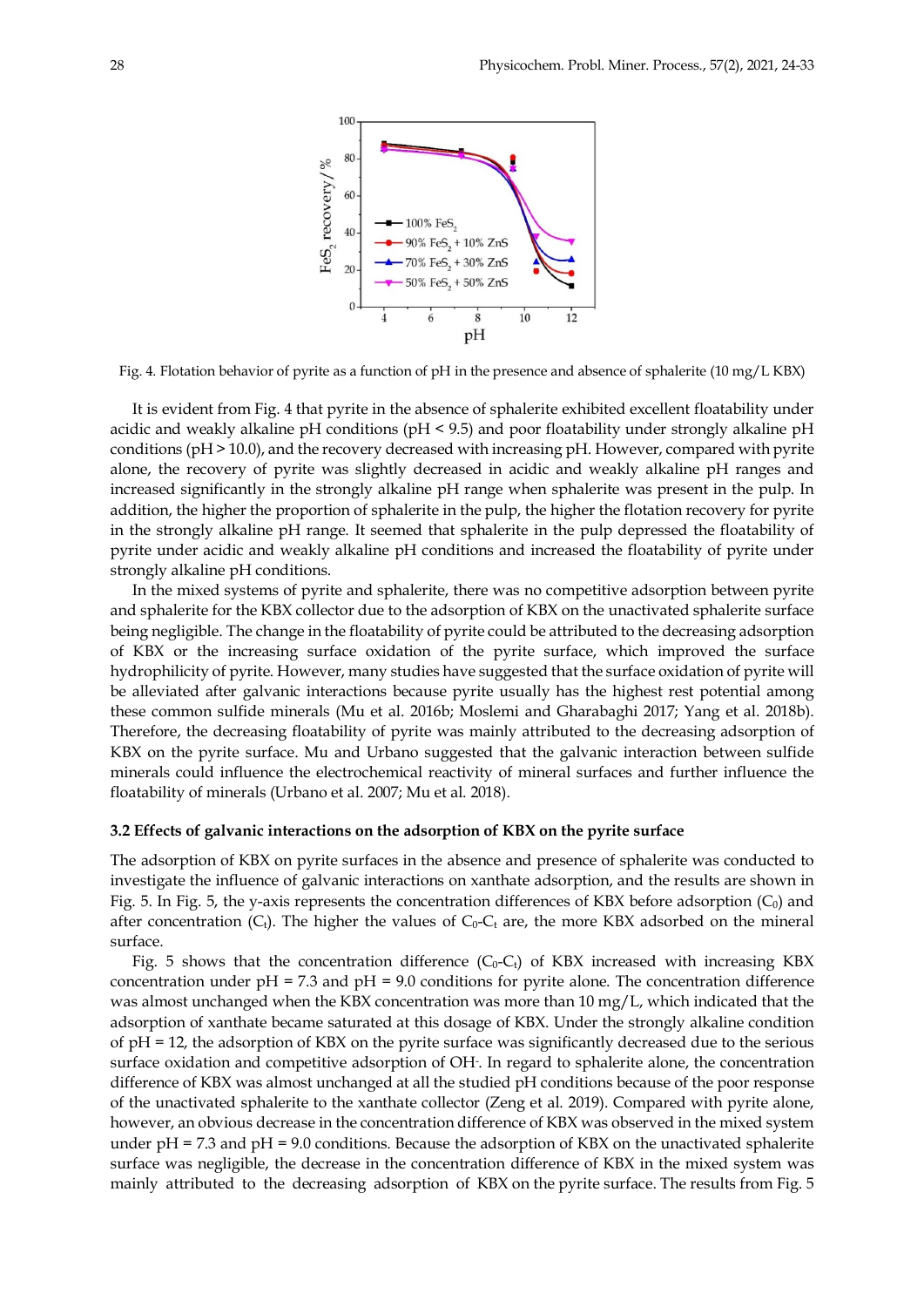

Fig. 5. Adsorption capacity of the KBX collector on the pyrite surface in the presence and absence of sphalerite

suggested that the galvanic interactions between pyrite and sphalerite had a significant influence on theadsorption of xanthate on the pyrite surface, which could decrease the adsorption capacity of the KBX collector on the pyrite surface. However, at the acid and weakly alkaline pH condition, the pyrite has an excellently collectorless and collector-induced floatability, the decreased KBX adsorption on pyrite surface cannot give rise to the decrease in pyrite recovery. This result was consistent with the results from micro-flotation tests. The experimental investigation from Rao and Finch indicated that the adsorption of xanthate on the pyrite surface was significantly decreased from 1.18 to 0.45 monolayers when sphalerite was present in the pulp, and the decrease in the DO level and Eh in pulp was responsible for the decrease in the xanthate adsorption on the pyrite surface (Rao. and Finch, 1987).

## **3.3. Cyclic voltammetry measurements**

Cyclic voltammetry scans were conducted to study the effect of galvanic interactions on the electrochemical behavior of pyrite in the presence of the KBX collector. For the purpose of comparison, the voltammetry scans of the pyrite and sphalerite electrodes were also obtained, and each test was conducted at a scanning rate of 10 mV/s and scanning ranges of -0.4 V to 0.8 V; the results are shown in Fig. 6.

For the pyrite electrode (shown in Fig. 6(a)), an obvious oxidation current peak was observed at a scanning potential of 0.2 V, and the oxidation current increased as the potential became more positive. The peak with the initial potential of 0.2 V could be attributed to the oxidation of xanthates to dixanthogen on the pyrite surface, and the oxidation reaction can be expressed as Equation (1).

$$
2X^- \to X_2 + 2e^- \tag{1}
$$

For Equation (1), the potential can be calculated by the Nernst equation (Equation (2)) (Pecina et al., 2006).

$$
E_{X_2/X^-} = E_{X_2/X^-}^{\ominus} - 0.059 \log [X^-]
$$
 (2)

where  $E_{X_2/X^-}^{\ominus}$  is the standard potential of Equation (1) and [X-] is the xanthate concentration. In regard to the butyl xanthate collector, the calculated potential value was approximately 0.182 V when 20 mg/L KBX was added, which was basically consistent with the results of the cyclic voltammetry tests. In regard to the sphalerite electrode (shown in Fig. 6(b)), no obvious oxidation current peaks occurred in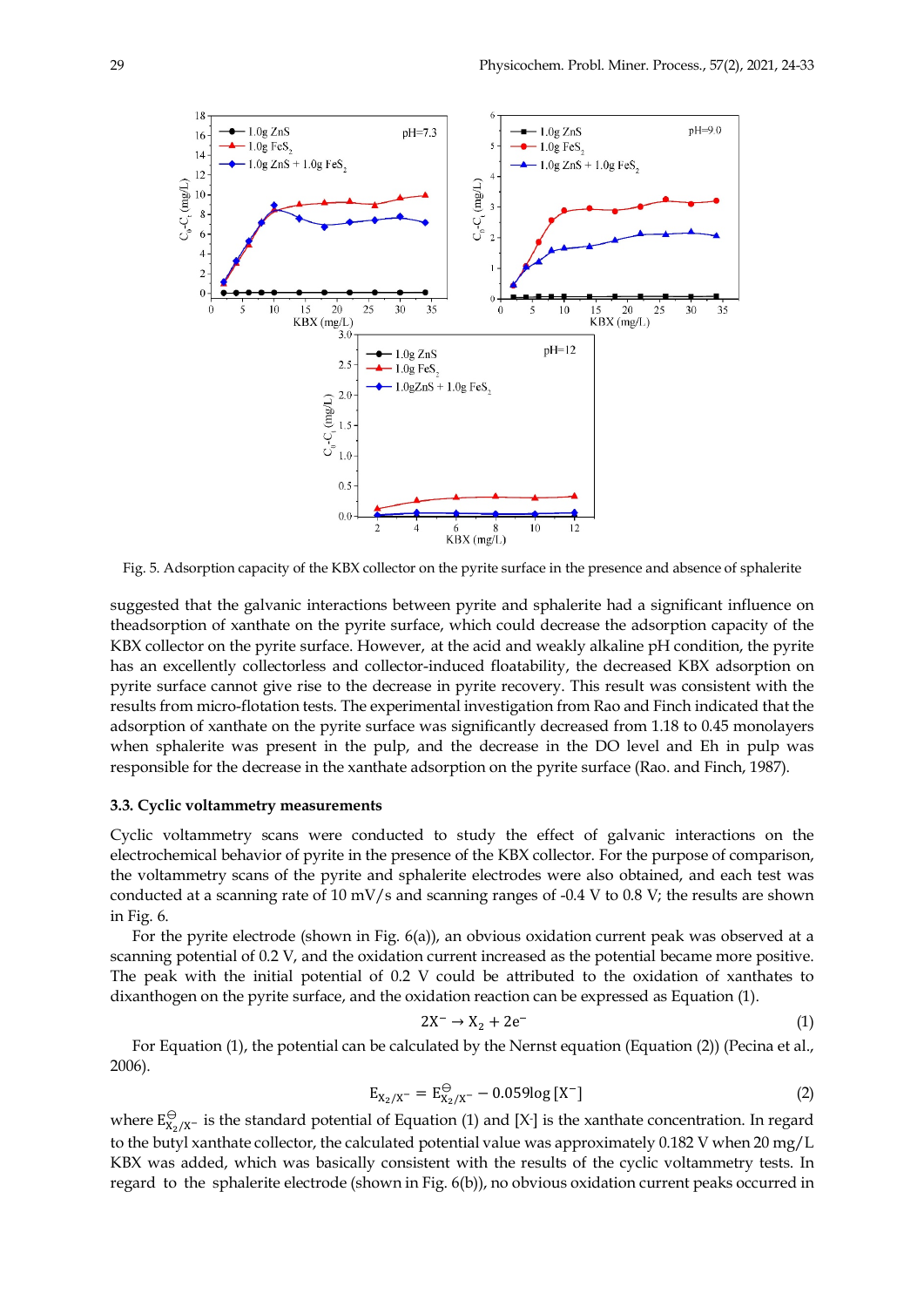

Fig. 6. Cyclic voltammograms of pyrite (a), sphalerite (b), and pyrite coupled with sphalerite (c) and the comparison of current intensities in the range of 0.0 V–0.6 V (d) (pH = 9.18, 20 mg/L KBX)

the scanning potential range of 0.0 V to 0.5 V, which indicated that the unactivated sphalerite reacted poorly with the KBX collector. This result was consistent with the results from the collector adsorption and flotation tests. When the scanning potential exceeded 0.5 V, an anodic current peak was detected on the sphalerite electrode. This peak could be attributed to the oxidation of  $S^2$  to  $S_2O_3^2$  or  $SO_4^2$  on the sphalerite surface and can be expressed by Equation (3).

$$
ZnS + 6H_2O \rightarrow Zn(OH)_2 + SO_4^{2-} + 10H^+ + 8e^- \quad E^{\ominus} = 0.425 \text{ V}
$$
 (4)

When pyrite was electrochemically coupled with sphalerite, a relatively weak oxidation current peak was observed at a scanning potential of  $0.2$  V (shown in Fig.  $6(c)$ ). The initial potential of the oxidation peak was uniform with the single pyrite electrode, representing the oxidation of xanthate to dixanthogen on the pyrite surface. However, it was found that the current intensity of the oxidation peak in the scanning potential range of 0.2 to 0.6 V significantly decreased when pyrite was electrochemically coupled with sphalerite. The current intensity comparison of the different electrodes is demonstrated in Fig. 6(d), and the results indicated that the electrochemical coupling of pyrite with sphalerite significantly decreased the oxidation current intensity of xanthate to dixanthogen on the pyrite surface. These results were consistent with the above flotation and collector adsorption tests; thus, the galvanic interaction between pyrite and sphalerite could decrease the adsorption of xanthate on the pyrite surface in acidic and weakly alkaline pH ranges. However, the floatability of pyrite was slightly decreased because pyrite had an excellent collectorless floatability in these acidic and weakly alkaline pH ranges (Aghazadeh et al., 2015; Ozun et al., 2019).

#### **3.4 XPS surface analysis**

The results from the flotation tests indicated that the floatability of pyrite clearly improved under strongly alkaline pH conditions (pH > 10) with the presence of sphalerite in pulp, but the collector adsorption tests showed that the adsorption of KBX on the pyrite surface significantly decreased due to the galvanic interaction between pyrite and sphalerite. To investigate the species formed on the pyrite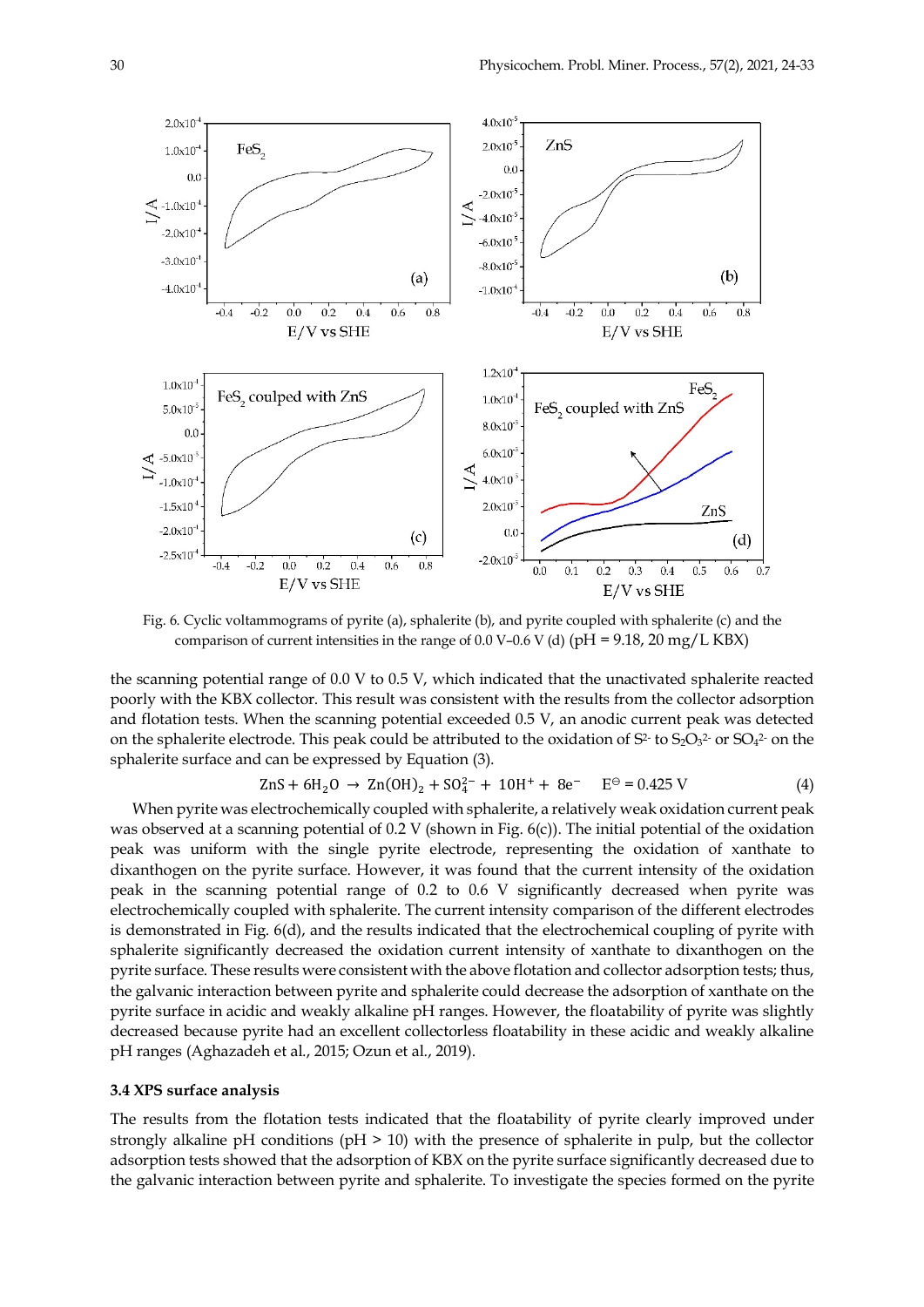surface at a strongly alkaline pH and its variation after electrochemical interactions, a surface XPS analysis of pyrite in the presence and absence of sphalerite in the pulp was carried out; the results are shown in Fig. 7.



Fig. 7. Fe 2p and S 2p spectra of the pyrite surface in the presence and absence of sphalerite (pH = 12.0)

Fig. 7 shows that the Fe 2p spectrum of pyrite was composed of a strong Fe 2p3/2 peak at a binding energy of 708.60 eV and a weak Fe 2p1/2 peak at a binding energy of 721.70 eV. The Fe 2p spectrum of pyrite before and after galvanic interaction with sphalerite was almost unchanged, which indicated that the galvanic interaction between pyrite and sphalerite had no influence on the chemical status of the Fe atoms on the pyrite surface. However, the peak shape and position of the S 2p spectrum on the pyrite surface showed an obvious change due to the presence of sphalerite in the pulp, which demonstrated that the chemical status of the S atom on the pyrite surface was altered after the galvanic interaction. To identify the change in the S atom valance states on the pyrite surface, the high-resolution scans of S 2p were carried out, and the fitting peak of S 2p is shown in Fig. 8. In the XPS analysis of S, the S 2p spectra were fitted by using S 2p1/2 and S 2p3/2 doublets at a fixed 1:2 peak area ratio and a 1.18 eV energy separation (Chen et al., 2014).



Fig. 8. S 2p fitting spectra of pyrite alone (a) and (b) after galvanic interaction with sphalerite

In Fig. 8(a), the S 2p doublet with S 2p3/2 at a binding energy of 162.66 eV was identified as  $S_2^{2-}$  from the pyrite surface or bulk, and the S 2p doublet with S 2p3/2 at a binding energy of 164.8 eV was attributed to  $S_2O_3^{2-}$ , which was a hydrophilic oxidation product formed on the pyrite surface. In addition, a relatively weak S 2p doublet at a binding energy of 168.23 eV was detected on the pyrite surface, which represented the  $SO_4^{2-}$  oxidation product. The related oxidation reaction can be expressed by Equation (5) and Equation (6).

$$
FeS_2 + 1.5O_2 \rightarrow Fe^{2+} + S_2O_3^{2-} \tag{5}
$$

$$
FeS_2 + 3.5O_2 + H_2O \rightarrow Fe^{2+} + 2SO_4^{2-} + 2H^+ \tag{6}
$$

However, a broad peak with S  $2p_{3/2}$  at a binding energy of 160.77 eV was detected on the pyrite surface in the presence of sphalerite in the pulp (as shown in Fig. 8(b)). The broad peak could be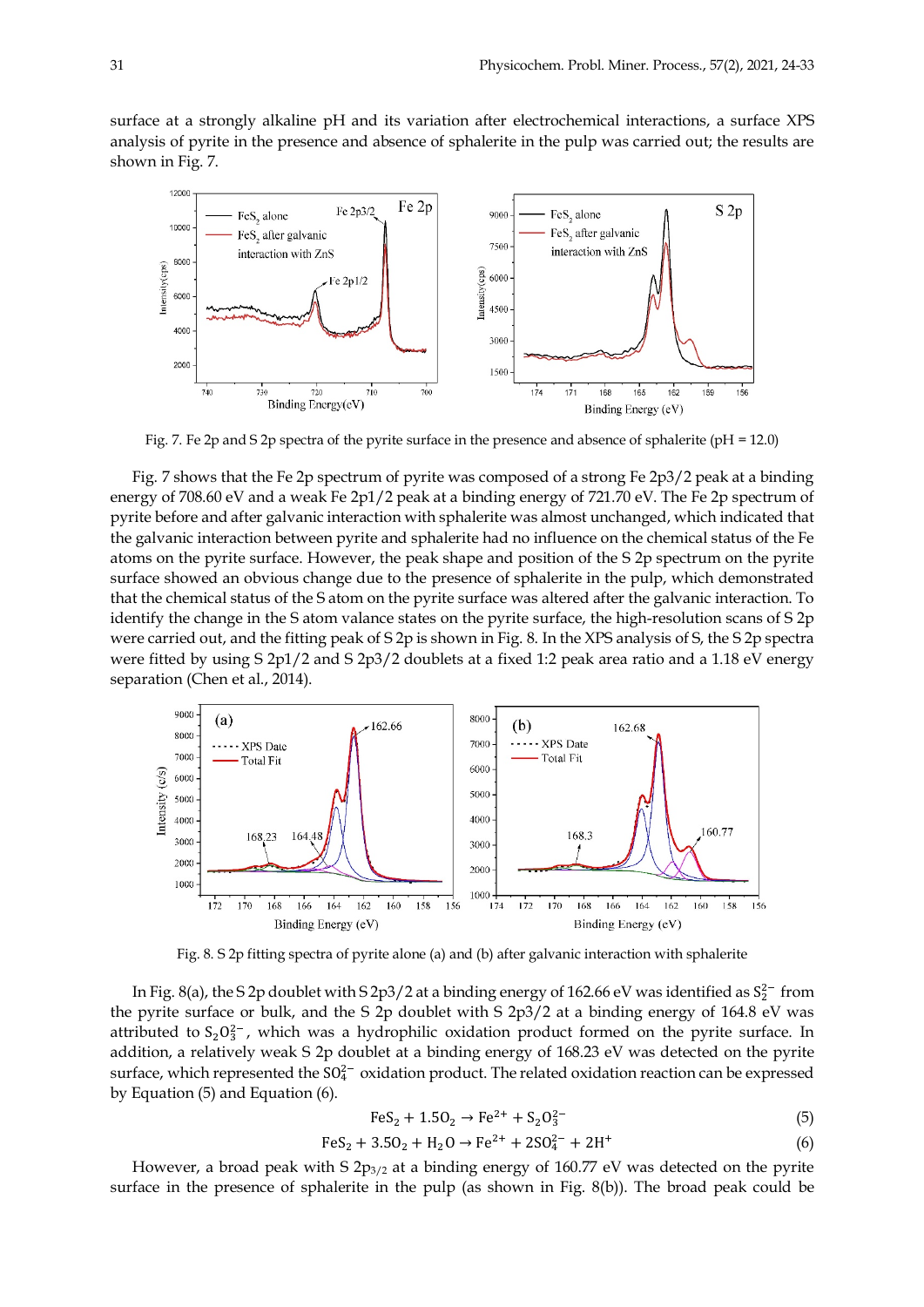attributed to  $S^{2-}$ , which was a reduction product formed on the pyrite surface due to the reduction of  $S_2^{2-}$  to  $S^{2-}$ . On the other hand, the S 2p doublet with the S 2p3/2 at a binding energy of 164.8 eV, represented the  $S_2O_3^{2-}$  oxidation species, disappeared after the galvanic interaction. The XPS results indicated that under strongly alkaline pH conditions, the presence of sphalerite in the pulp alleviated the surface oxidation of pyrite due to the galvanic interaction between pyrite and sphalerite. As a result, the proportion of hydrophilic oxidation products on pyrite decreased, and the floatability of pyrite improved. These results were consistent with the results from the flotation tests and collector adsorption measurements.

# **4. Conclusions**

The effect of the galvanic interaction between pyrite and sphalerite on the floatability and surface characteristics of pyrite was investigated in this work. By comparing the flotation behavior, xanthate adsorption, cyclic voltammetry results, and surface species of pyrite in the absence and presence of sphalerite, the following conclusions were drawn.

(1) Under acidic and weakly alkaline pH conditions  $(4.0 \leq pH \leq 9.5)$ , the floatability of pyrite decreased due to galvanic interactions between pyrite and sphalerite. The decrease in the adsorption capacity of the KBX collector on the pyrite surface was responsible for the decreased floatability.

(2) When pyrite was electrically connected with sphalerite, the oxidation current of xanthates to dixanthogen on the pyrite surface significantly decreased. As a result, the adsorption of xanthates on the pyrite surface decreased.

(3) Under strongly alkaline pH conditions, the galvanic interaction between pyrite and sphalerite inhibited the surface oxidation of pyrite because of the electrons received from the sphalerite surface, and the  $S_2O_3^{2-}$  oxidation product on the pyrite surface disappeared after the galvanic interaction. Therefore, the floatability of pyrite improved under strongly alkaline pH conditions after the galvanic interaction.

## **Acknowledgments**

The authors are grateful for the financial support provided by the Yunnan Fundamental Research Project (No. 2019FH001(-091)) and the Opening Research Project from State Key Laboratory of Complex Nonferrous Metal Resources Clean Utilization (No. CNMRCUKF1902).

#### **References**

- AGHAZADEH, S., MOUSAVINEZHAD, S. K., GHARABAGHI, M. 2015. *Chemical and colloidal aspects of collectorless flotation behavior of sulfide and non-sulfide minerals*. Adv. Colloid Interface Sci. 225, 203-217.
- AIKAWA, K., ITO, M., SEGAWA, T., JEON, S., PARK, I., TABELIN, C. B., HIROYOSHI, N. 2020. *Depression of leadactivated sphalerite by pyrite via galvanic interactions: Implications to the selective flotation of complex sulfide ores*. Miner. Eng. 152, 106367.
- CHANDRA, A. P., PUSKAR, L., SIMPSON, D. J., GERSON, A. R. 2012. *Copper and xanthate adsorption onto pyrite surfaces: Implications for mineral separation through flotation*. Int. J. Miner. Process. 114-117, 16-26.
- CHEN, X., SEAMAN, D., PENG, Y., BRADSHAW, D. 2014. *Importance of oxidation during regrinding of rougher flotation concentrates with a high content of sulfides*. Miner. Eng. 66-68, 165-172.
- CHOPARD, A., PLANTE, B., BENZAAZOUA, M., BOUZAHZAH, H., MARION, P. 2017. *Geochemical investigation of the galvanic effects during oxidation of pyrite and base-metals sulfides*. Chemosphere. 166, 281-291.
- EJTEMAEI, M. ,NGUYEN, A. V. 2017. *Characterisation of sphalerite and pyrite surfaces activated by copper sulphate*. Miner. Eng. 100, 223-232.
- HU, Y., WU, M., LIU, R., SUN, W. 2020. *A review on the electrochemistry of galena flotation*. Miner. Eng. 150, 106272.
- HU, Y. H., ZHANG, S. L., QIU, G. Z., MILLER, J. D. 2000. *Surface chemistry of activation of lime-depressed pyrite in flotation*. Trans. Nonferrous Met. Soc. China. 10, 798-803.
- HUANG, P., CAO, M., LIU, Q. 2013. *Selective depression of pyrite with chitosan in Pb–Fe sulfide flotation*. Miner. Eng. 46-47, 45-51.
- LIU, Q., LI, H., ZHOU, L. 2008. *Galvanic interactions between metal sulfide minerals in a flowing system: Implications for mines environmental restoration*. Appl. Geochem. 23, 2316-2323.